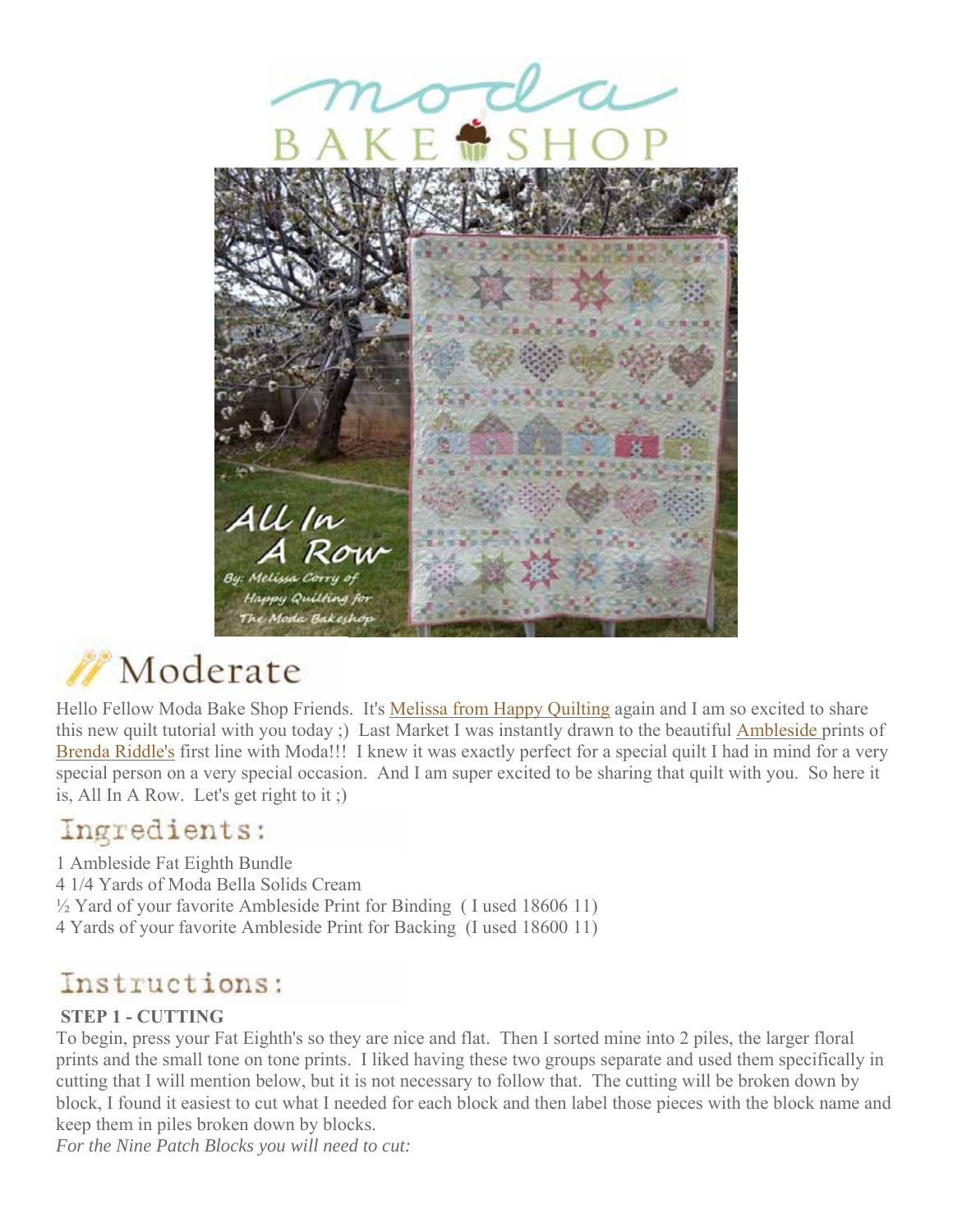(35)  $1\frac{1}{2}$ " x 20" strips from the assorted small tone on tone prints.

(28)  $1\frac{1}{2}$ " x 20" strips from the cream solid.

*For the Star Blocks you will need to cut:*

From each of 12 assorted large floral prints, cut (1)  $4\frac{1}{2}$ " square for a total of (12)  $4\frac{1}{2}$ " squares

From each of 12 assorted small tone-on-tone, prints cut (4) 2 7/8" x 2 7/8" " squares for a total of (48) 2 7/8" x 2 7/8" squares

(12) 5  $1/4$ " x 5  $1/4$ " squares from the cream solid

 $(48)$   $2\frac{1}{2}$ " squares from the cream solid

*For the Heart Blocks you will need to cut:*

From each of 12 assorted large floral prints cut (1) 5" x 5" square and (2)  $4\frac{1}{2}$ " squares for a total of (12) 5" and (24)  $4\frac{1}{2}$ " squares

(12) 5" x 5" squares from the cream solid

 $(48)$  2<sup>1</sup>/<sub>2</sub>" squares from the cream solid

*For the House Blocks you will need to cut:*

From each of 6 small tone on tone prints cut (2)  $3\frac{1}{2}$ " x  $4\frac{1}{2}$ " rectangles and (1)  $1\frac{1}{2}$ " x  $2\frac{1}{2}$ " rectangle for a total of (12)  $3\frac{1}{2}$ " x  $4\frac{1}{2}$ " rectangles and (6)  $1\frac{1}{2}$ " x  $2\frac{1}{2}$ " rectangles

(6)  $4\frac{1}{2}$ " x  $8\frac{1}{2}$ " rectangles from the assorted large floral prints

(6)  $2\frac{1}{2}$ " x  $3\frac{1}{2}$ " rectangles from 6 other assorted large floral prints

(12)  $4\frac{1}{2}$ " x  $4\frac{1}{2}$ " squares from the cream solid

*For the Sashing in the Quilt*

(12)  $1\frac{1}{2}$ " x Width of Fabric strips from the cream solid

(10)  $2\frac{1}{2}$ " x  $8\frac{1}{2}$ " rectangles from the cream solid

(25)  $1\frac{1}{2}$ " x  $8\frac{1}{2}$ " rectangles from the cream solid

(90)  $1\frac{1}{2}$ " x  $3\frac{1}{2}$ " rectangles from the cream solid

*For the Binding of the Quilt*

(7) 2½" x Width of Fabric strips from chosen Binding Fabric

I know, that seems like a lot of cutting, but breaking it out like this will save you a lot of headache down the road. And don't be afraid to stack up 3-4 Fat Eighths at a time to cut out some of those print fabrics, it will really speed things up ;)



#### **STEP 2 - NINE PATCH BLOCKS**

Note - Before I get started in this tutorial, I want to say that Chain Stitching can save you a lot of time along every step of the way in this tutorial, but I didn't have room to add pictures of each step chain stitched as it is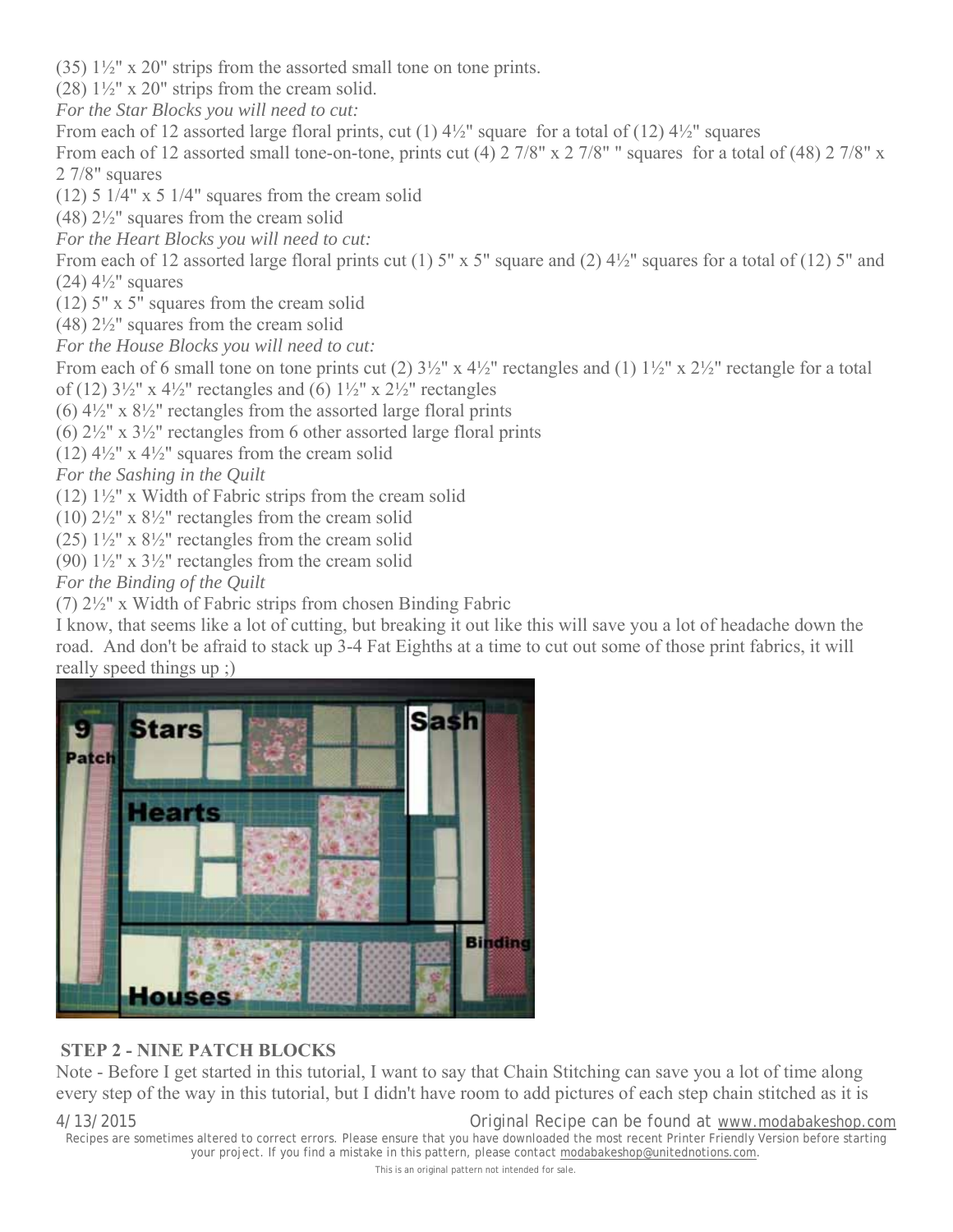already a long tutorial. But please note, that with every step and sub-step, I will be chain stitching. And for those that are new to quilting - Chain Stitching is when you finish sewing your first paired unit, rather than clipping your thread and moving onto the second unit, you just continue sewing without clipping your thread. Do this for all your units making a long chain ;) Then clip your threads and move on to the next step ;) Okay, so now we are ready to start sewing. We will begin with some strip piecing. This saves a ton of time. Whenever strip piecing, I like to shorten my stitch length just a bit as I will be sub-cutting my fabrics and don't want my stitches unraveling when cut. We will begin by making 2 different strip sets using our 1½" x 20" strips. The first uses 2 prints and 1 solid strip and the second uses 2 solids and 1 print set laid out as shown below.



Place the top strip in each set onto the center strip with right sides together. Stitch a 1/4" seam. along the edge of each set aligning as you go. It is okay if the ends don't match up perfect. Press the seam allowance towards the print fabric.



Then place the bottom strip onto the center strip with right sides together. Sew a 1/4" seam along the edge, aligning as you go. Press the seam allowance towards the print fabric.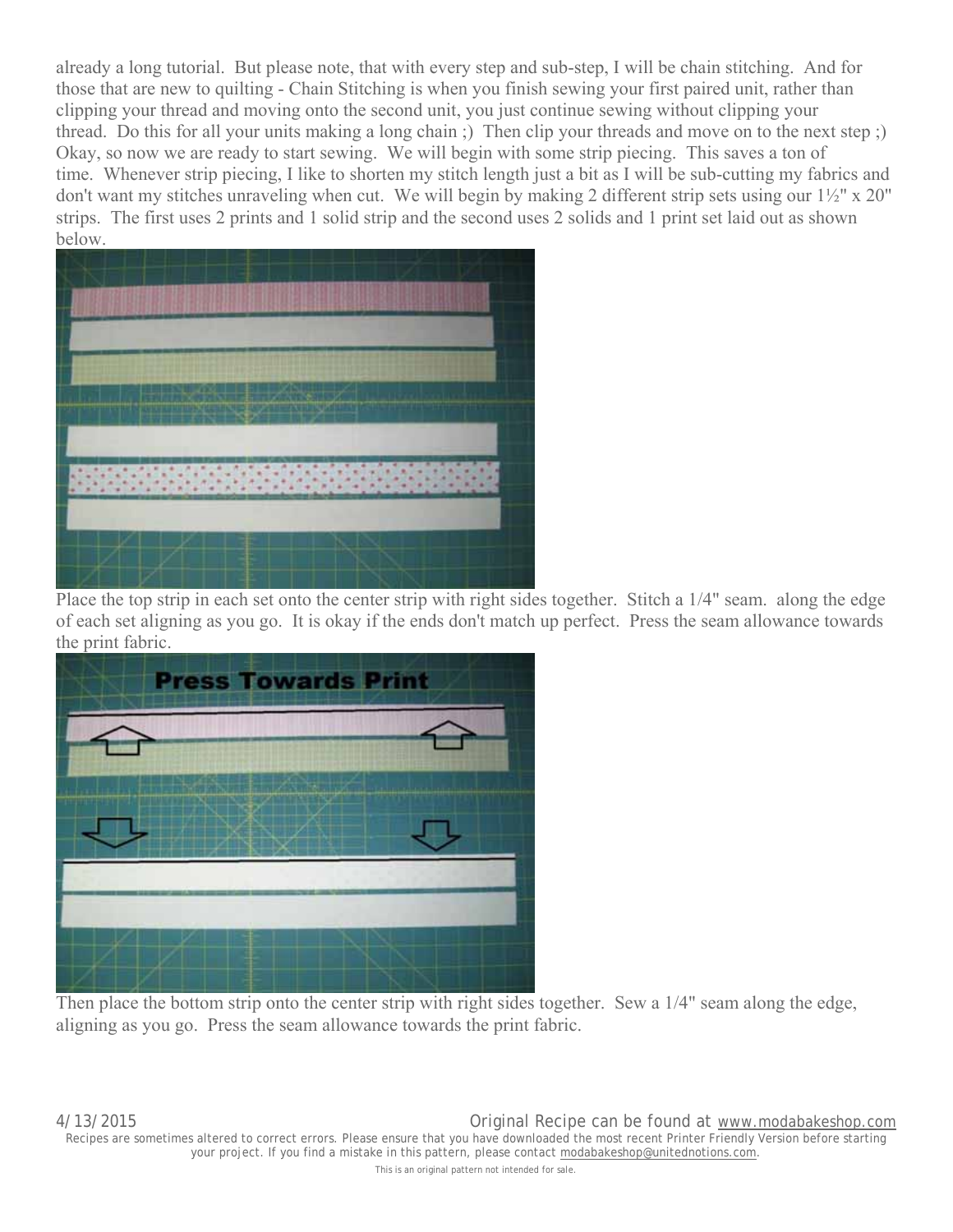

Chain stitch each of the 2 above steps to make 7 strip sets of the 2 solid and 1 print strips and 14 strip sets of the 2 print and 1 solid strips.



And now, it's time to make some little patchwork rows. Begin by aligning your strip sets along the horizontal lines of your mat. I don't like to stack these on top of one another as the seams can cause slippage. Place your ruler along the vertical line on your mat that is just over the edge of each strip set. Cut along the edge of your ruler to create a straight edge.



Now measure in 1½". You can double-check this measurement on both your mat and on your ruler. When aligned, cut along the edge of your ruler.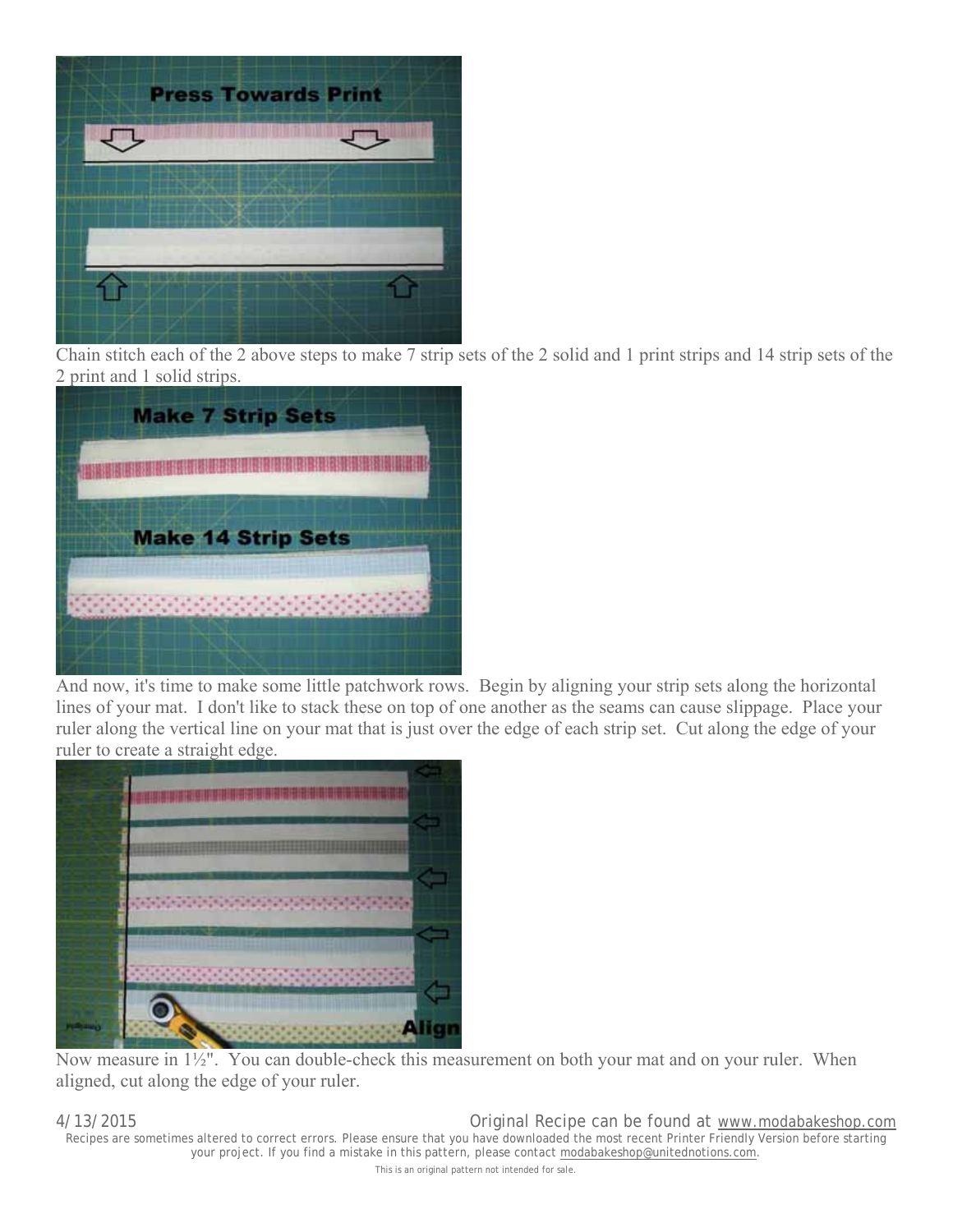

Continue this process, cutting 12 units that measure 1  $1/3$ " x  $3\frac{1}{2}$ " per each strip set.



Then repeat this cutting process for all of your strip sets creating a total of (84) Center Units (the print square in the Center) and 168 Outside Units (the 2 print squares along the outside).



And now, with your units all ready, you can make your Nine Patch Blocks. Place 2 Outside Units and 1 Center Unit as shown below. Place the top row onto the center row with right sides together aligning the seams. You can pin these seams or just nest them as you you sew a 1/4" seam along the edge. Press the seam open. Then place the bottom row onto the center row with right sides together aligning the seams. Once again, pin or nest the seams as you stitch a 1/4" seam along the edge. And again, press the seam open.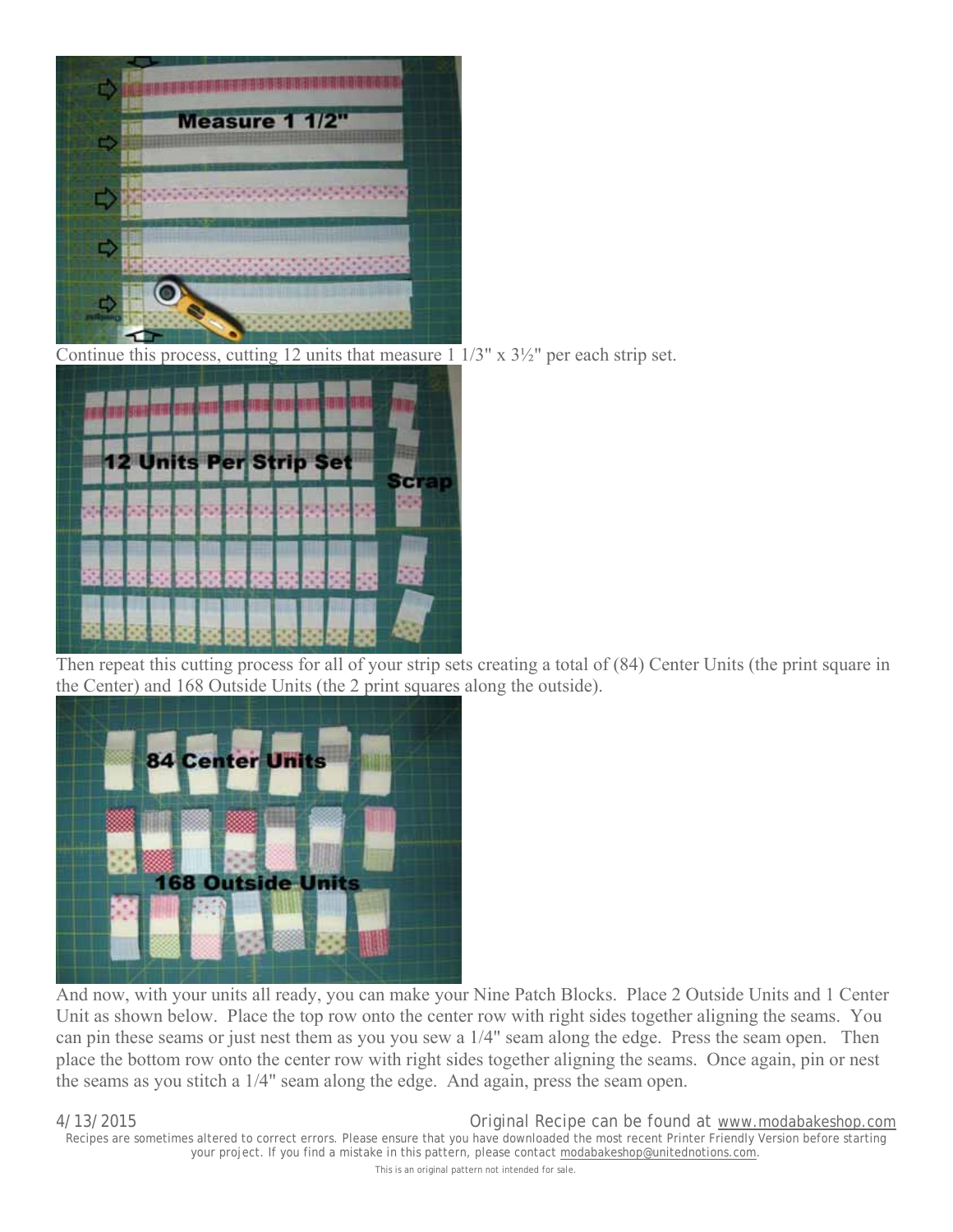

Chain Stitch the above step to create a total of 84 Nine Patch Blocks :) Aren't the just so cute and adorable!!! And now you can set the aside.



#### **STEP 3 - STAR BLOCKS**

Pull out the pieces marked Star Blocks. You will be making 12 Star Blocks so chain stitch each sub-step 12 times ;) For each Star Block you will need (1)  $4\frac{1}{2}$ " solid cream square, (1)  $2\frac{1}{2}$ " solid cream square, (1)  $4\frac{1}{2}$ " large floral square, and (4) Matching 2½" small tone-on-tone squares. Draw a diagonal line on the wrong side of the (4) Matching 2½" small tone-on-tone squares.

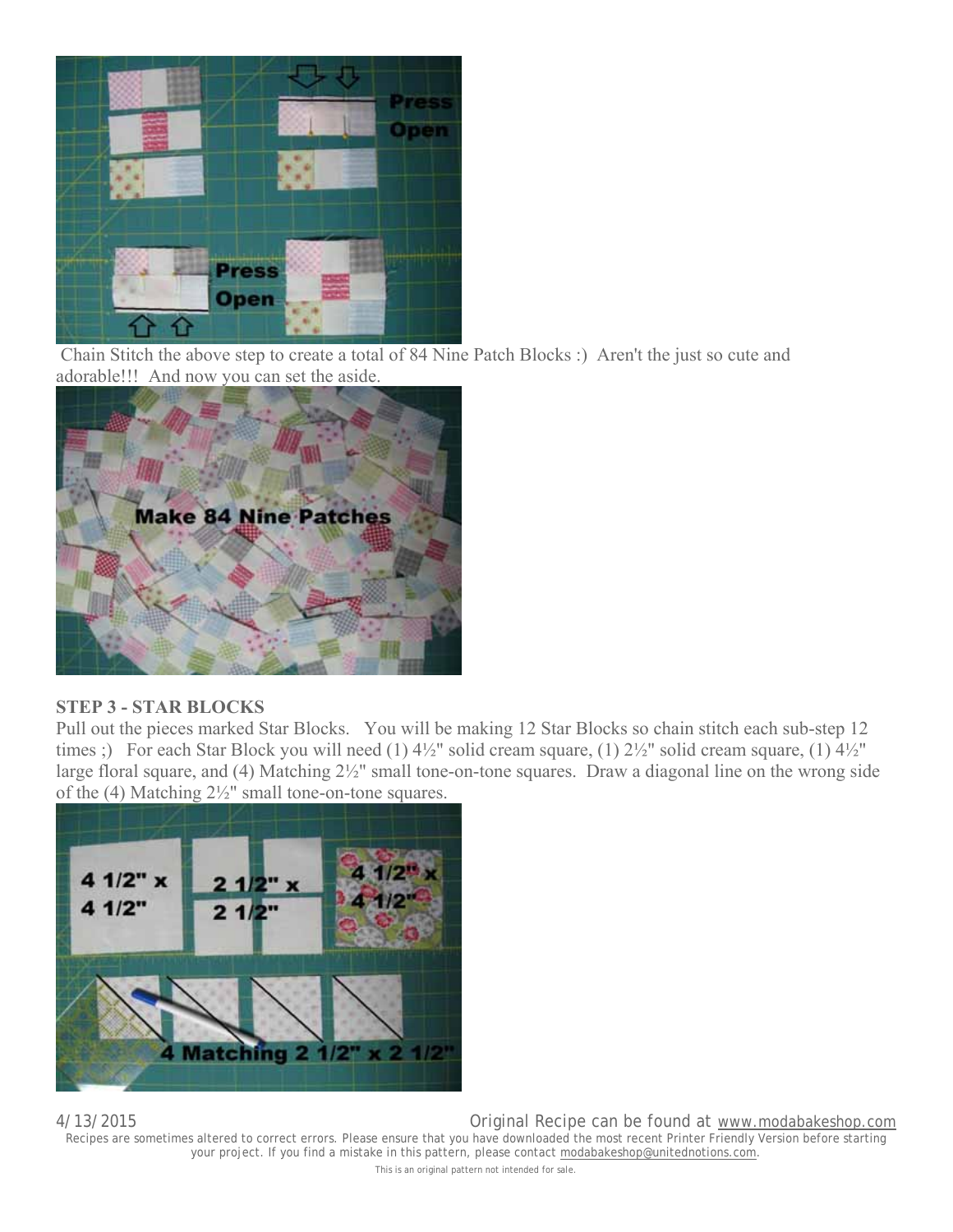We will start the Star block by making some flying geese and using my favorite "no waste" method. Place 2 marked squares onto the large cream square as shown below with right sides together and pinning the marked squares far enough away from the drawn line to sew along it. Sew a 1/4" seam along either side of the drawn line. You will save time chain stitching all of the sets along the right side and then clipping your threads and stitching all of your sets along the left side.



Cut along the drawn line and then press the seam allowance up towards the small tone on tone prints.



Place the remaining 2 matching tone on tone small squares onto the newly pressed units as shown below. Once again, chain stitch a 1/4" seam along either side of the drawn line on both units.

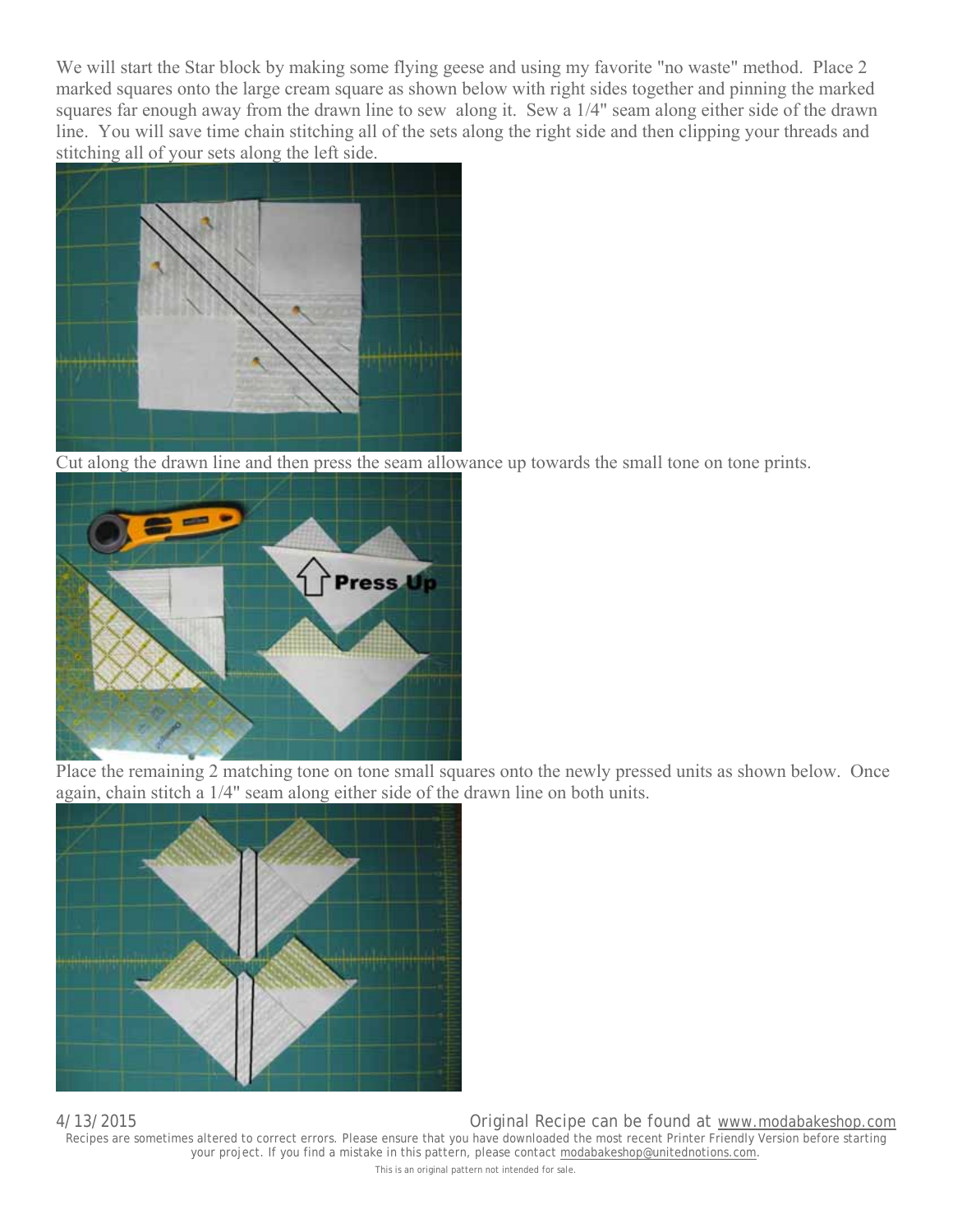Cut along the drawn line and then press the seam allowance up towards the small tone on tone print once more.



Finally, trim the little bits along the edge of your block and you have 4 flying geese, just like that with no waste ;)



Now lay out your 4 flying geese, 4 small cream solid squares, and 1 large floral print square as shown below to create a star.



Place the left and right hand side pieces on the center pieces with right sides together. Aligning as you go, stitch a 1/4" seam along each edge. Take care when stitching the center row that your stitching crosses directly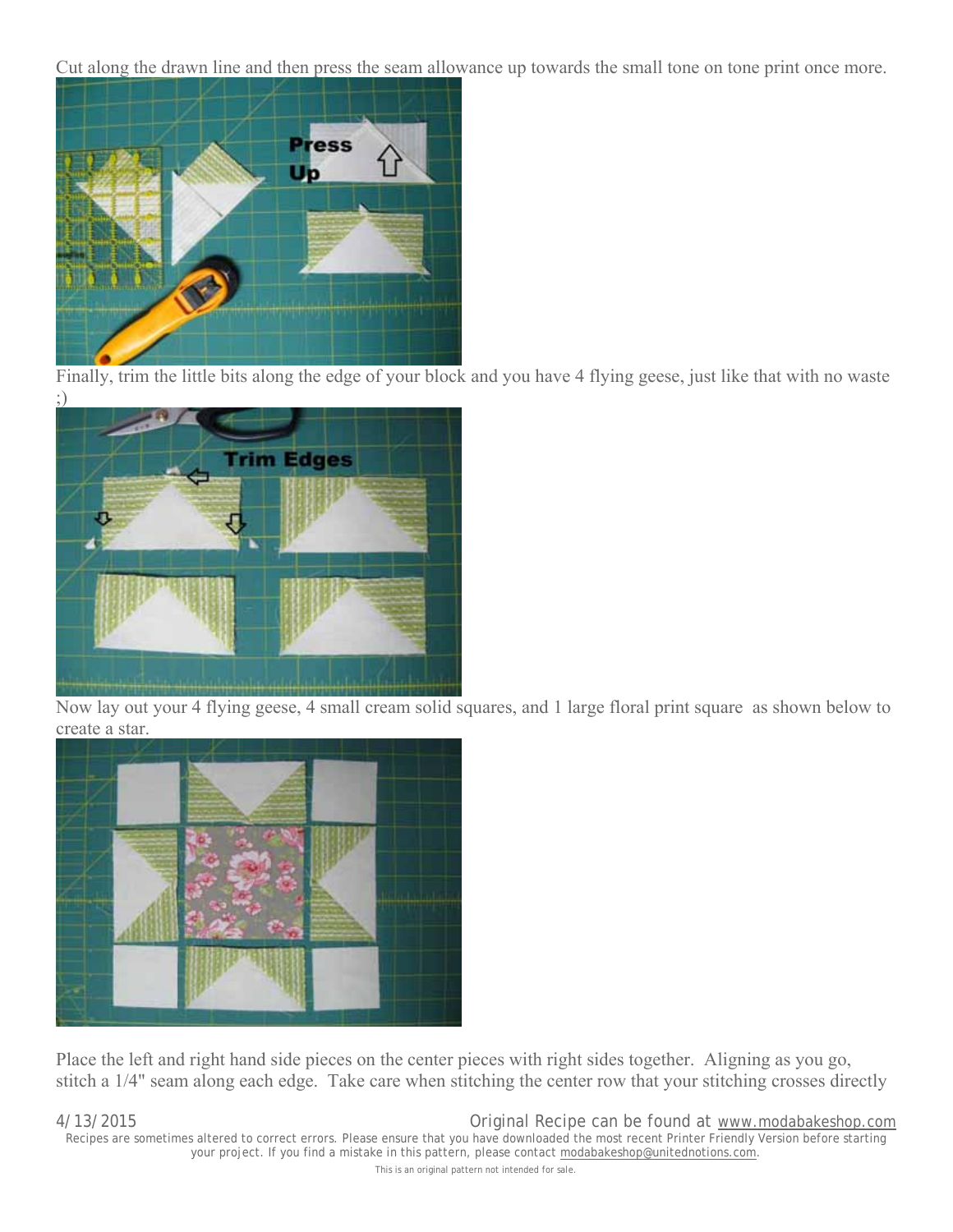over where the thread creates an X in the thread. This will ensure you perfect star points :) Again, I like to chain stitch all of my stars to save time.



Press the seam allowances in the top and bottom row outwards towards the small cream squares and the seam allowance in the center row inwards towards the large print floral. This way there are no seams and everything will lie nice and flat and nest in the next step.



Place to top and bottom row onto the center row with right sides together. Nest and pin the seams. Sew a 1/4" seam along the pinned edge, once again being sure to stitch directly over the center of the thread X, ensuring perfect points. Press the seam allowance open.

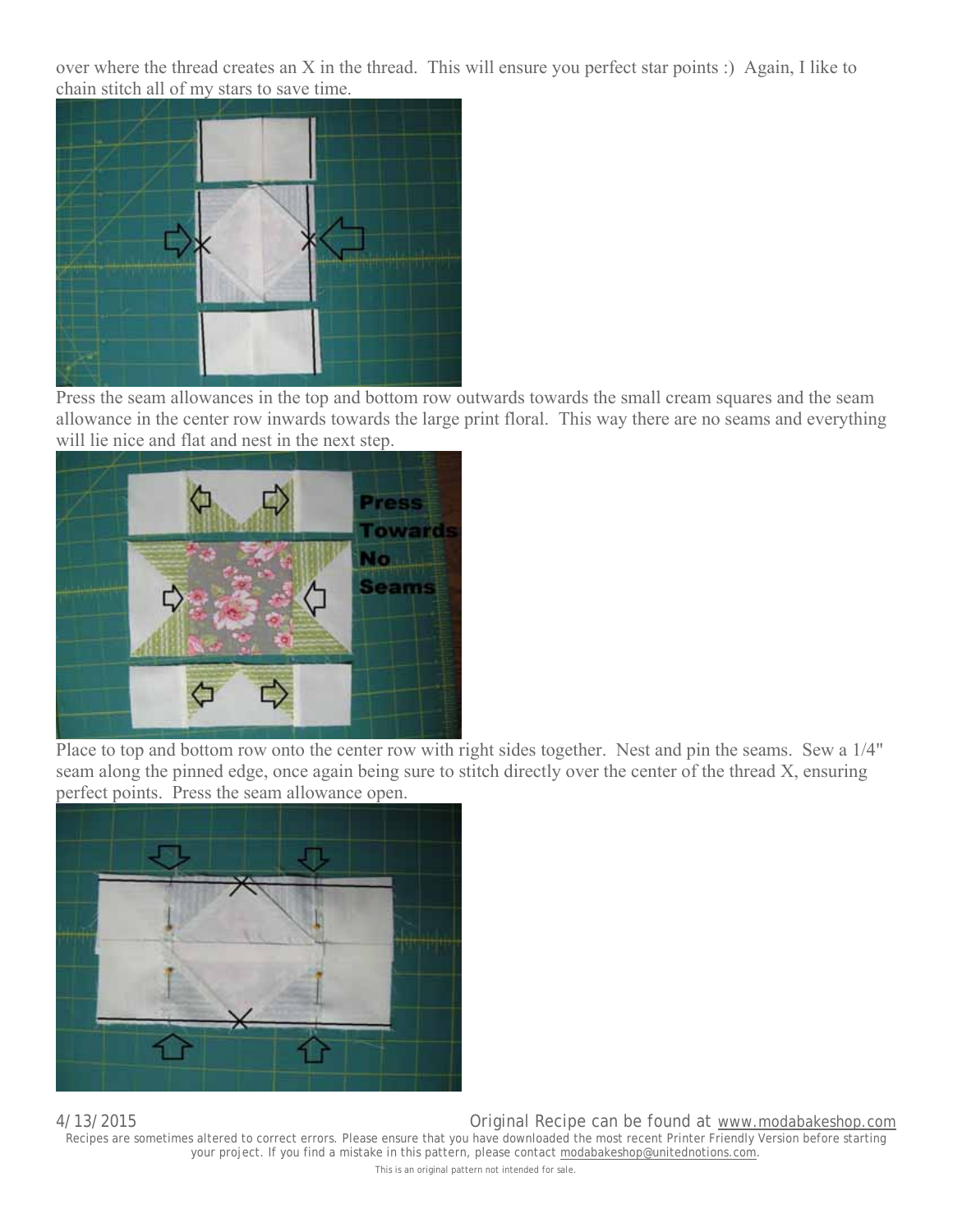And just like that, you have 12 Beautiful Star Blocks!!! If you decided not to chain stitch, repeat the above step to make 12 Star Blocks ;)



#### **STEP 4 - HEART BLOCKS**

Pull out the pieces marked Heart Blocks. You will be making 12 Heart Blocks so chain stitch each sub-step 12 times ;) For each heart Block you will need (1) 5" x 5" solid cream square, (4)  $2\frac{1}{2}$ " solid cream squares, and Matching (1) 5" x 5" large floral square, and (2)  $4\frac{1}{2}$ " large floral squares. Draw a diagonal line on the wrong side of all of the solid cream squares.



And we will start the Heart Block out with a Half Square Triangle. Place a 5" x 5" solid cream square and a 5" x 5" large floral square with right sides together as shown below. Stitch a 1/4" seam along either side of the drawn line. Just like before, it will save time to chain stitch all of the seams on the left, the clip your threads and sew all of the seams on the right.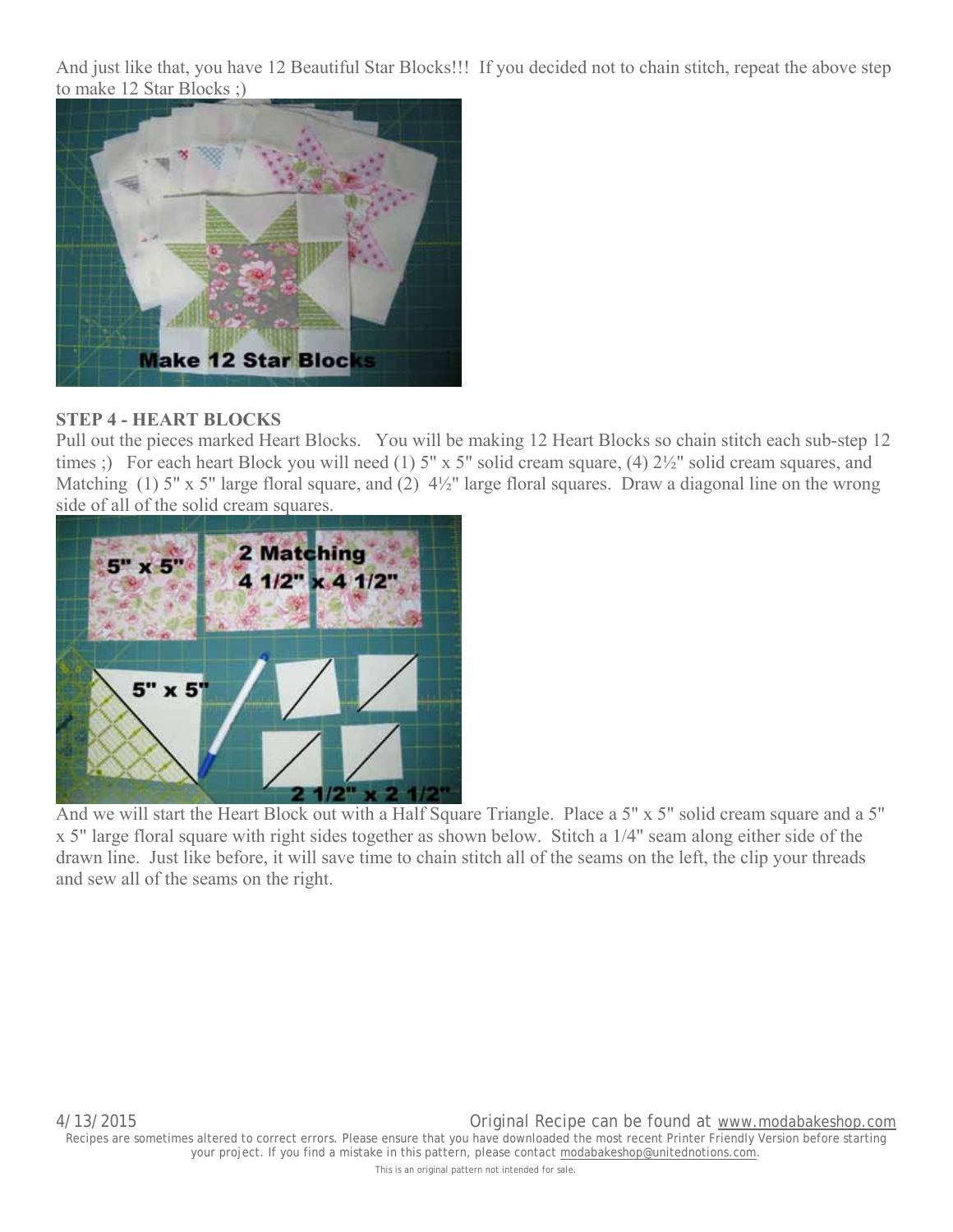

Cut along the drawn line and press the seam allowance towards the floral print side of the half square triangle.



Using the diagonal line on a square ruler, align the seam of the Half Square Triangle with the diagonal line on your ruler and trim the Half Square Triangle to 4½". If you are new to this process you can see a more detailed tutorial on trimming Half Square Triangles here. Now set your trimmed Half Square Triangles aside for the moment.



And now, you are ready to move onto some Goose in the Corners. Place two small cream squares in the corners of the matching 4½" large floral squares as shown below. Stitch directly on the drawn line from corner to corner, edge to edge of both squares.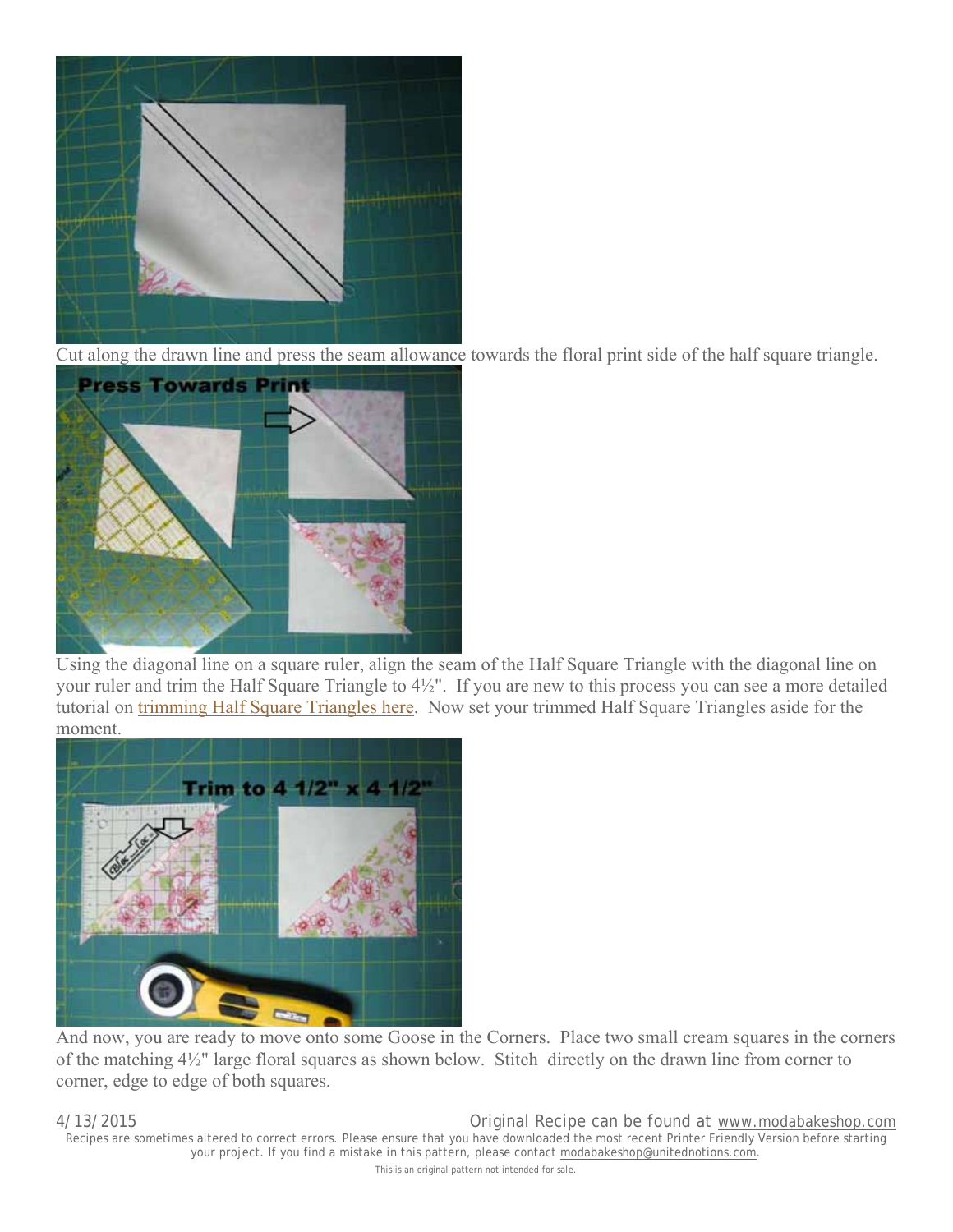

Using your ruler, measure 1/4" over the sewn line. Cut along the edge of the ruler to create your seam allowance. Press the seam allowance up towards the cream solid.



Now, repeat for the other side. Once again, place a marked cream square onto the other side of the floral 4½" square with right sides together and stitch directly along the drawn line from edge to edge. Measure 1/4" over the stitched line and cut along the edge of the ruler creating a seam allowance that you then press up towards the cream solid. Be sure to do this for both squares :)



Now grab your Matcing Goose units and your Matching Half Square Triangle units and lay them out as shown below to create a heart.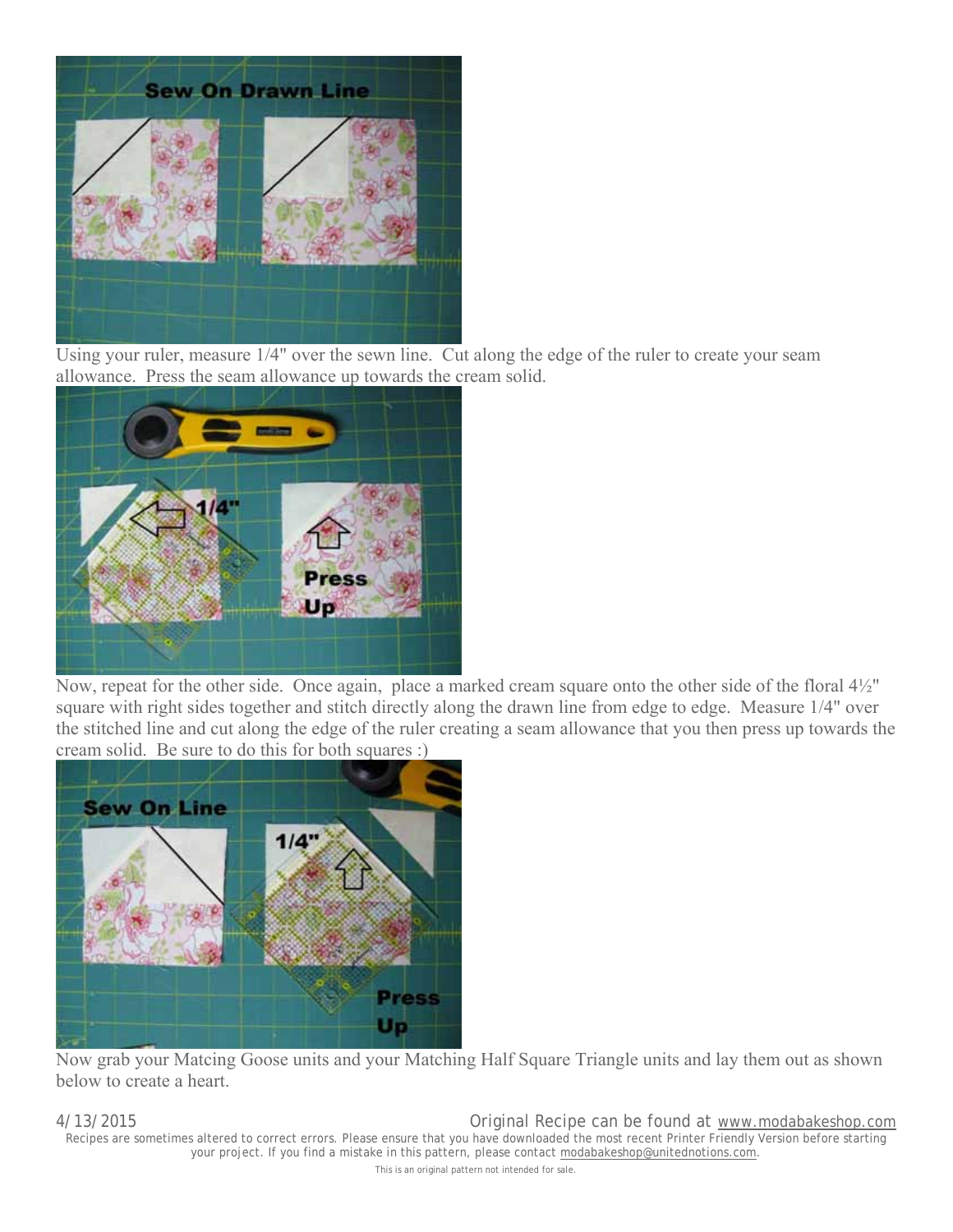

Place the right hand side blocks onto the left hand side blocks with right sides together. Align and pin the seams in place. Stitch a 1/4" seam along the edge and press the seams open to create 2 rows.



Now simply place the top row onto the bottom row with right sides together. Align and pin the center seam and stitch a 1/4" seam along the pinned edge. Press the seam allowance open.



And just like that, you have 12 Beautiful Heart Blocks!!! If you decided not to chain stitch, repeat the above step to make 12 Heart Blocks ;)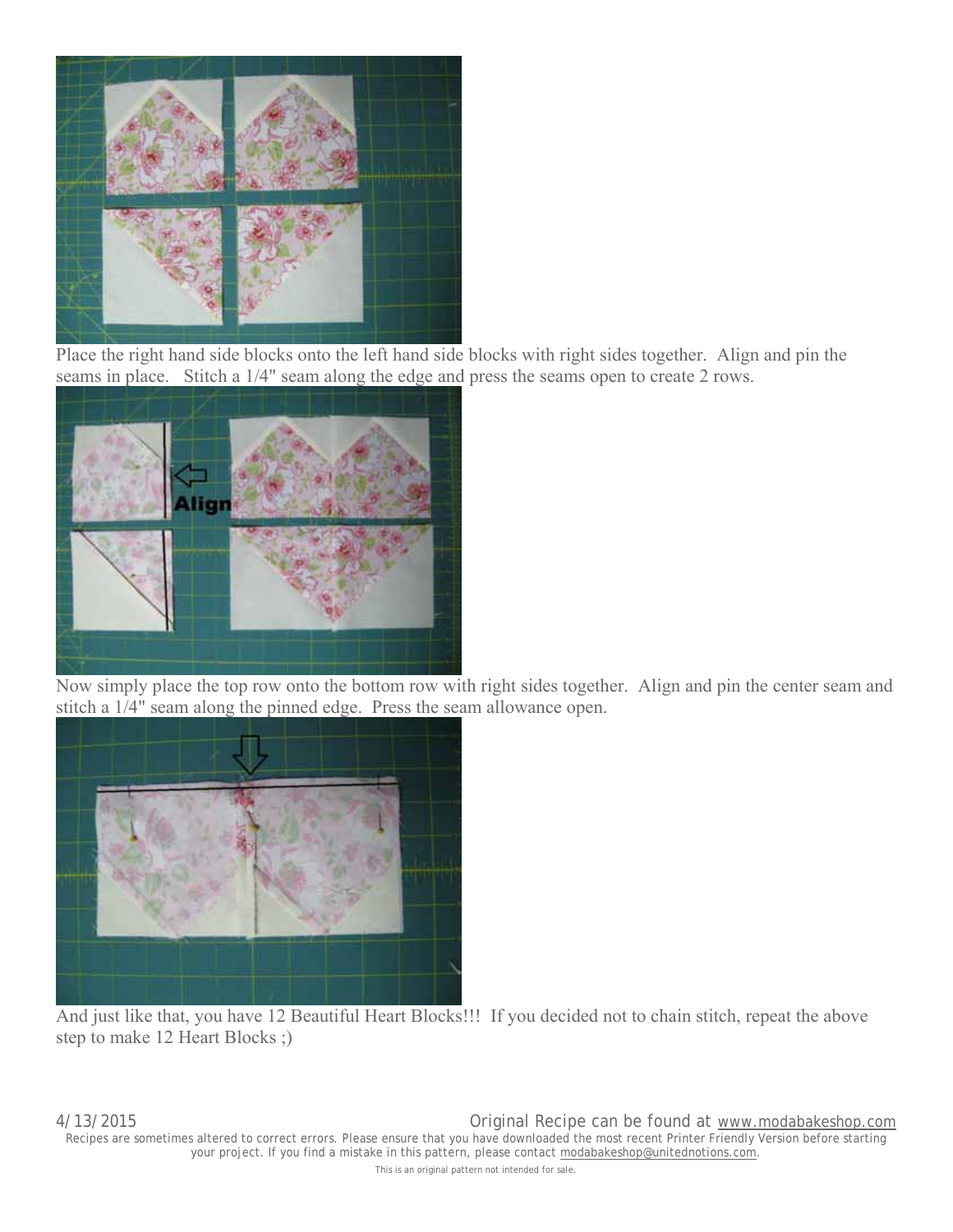

#### **STEP 5 - HOUSE BLOCKS**

Pull out the pieces marked House Blocks. You will be making 6 House Blocks so chain stitch each sub-step 6 times ;) For each House Block you will need (1)  $4\frac{1}{2}$ " x  $8\frac{1}{2}$ " large floral rectangle, (2)  $4\frac{1}{2}$ " solid cream squares, (1)  $2\frac{1}{2}$ " x  $3\frac{1}{2}$ " large floral rectangle, and Matching (2)  $3\frac{1}{2}$ " x  $4\frac{1}{2}$ " small tone-on-tone rectangles and (1)  $1\frac{1}{2}$ " x 2½" small tone-on-tone rectangle. Draw a diagonal line on the wrong side of the (2) 4½" solid cream squares.



And we will start the House Block with using the Stitch and Flip method. Place a Marked Creme square onto a 4½" x 8½" Large Floral Rectangle as shown below. Stitch directly on the drawn line from corner to corner. Using your ruler, measure 1/4" over the stitched line and cut along the edge of the ruler. Press the seam allowance up towards the cream solid.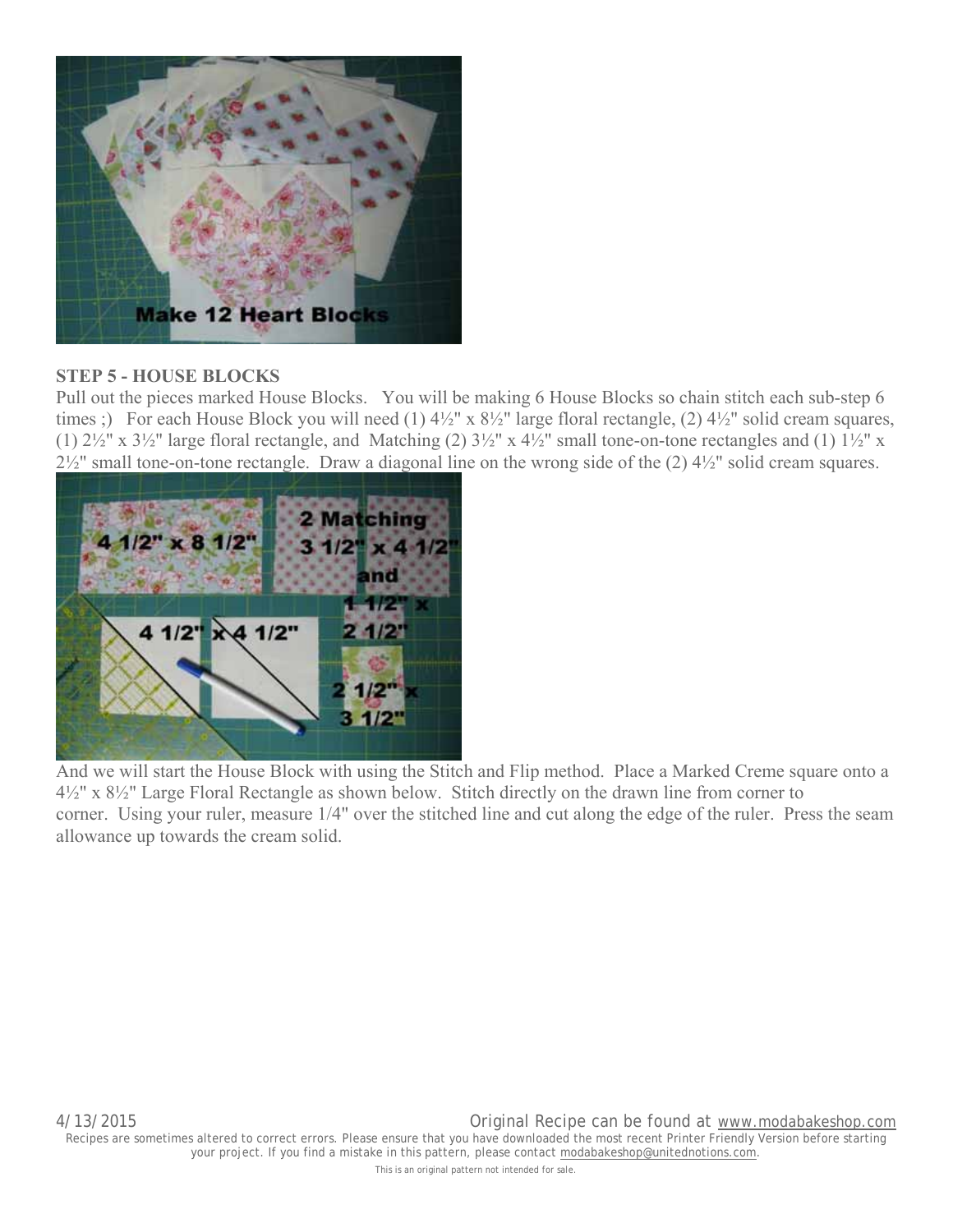

 Now repeat this for the other side. Once again, Place a Marked Creme square onto the other side of the 4½" x 8½" Large Floral Rectangle as shown below. Stitch directly on the drawn line from corner to corner. Using your ruler, measure 1/4" over the stitched line and cut along the edge of the ruler. Press the seam allowance up towards the cream solid. And just like that, you have a roof. Did you remember to chain stitch them?? Set this aside for the moment.



Now to make the house :) Layout your 3 Matching small tone on tone pieces and your 2½" x 3½" Large Floral Rectangle as shown below. Place the  $1\frac{1}{2}$ " x  $2\frac{1}{2}$ " small tone on tone rectangle onto the Large Floral rectangle with right sides together. Stitch a 1/4" seam along the edge. Press the seam allowance to one side.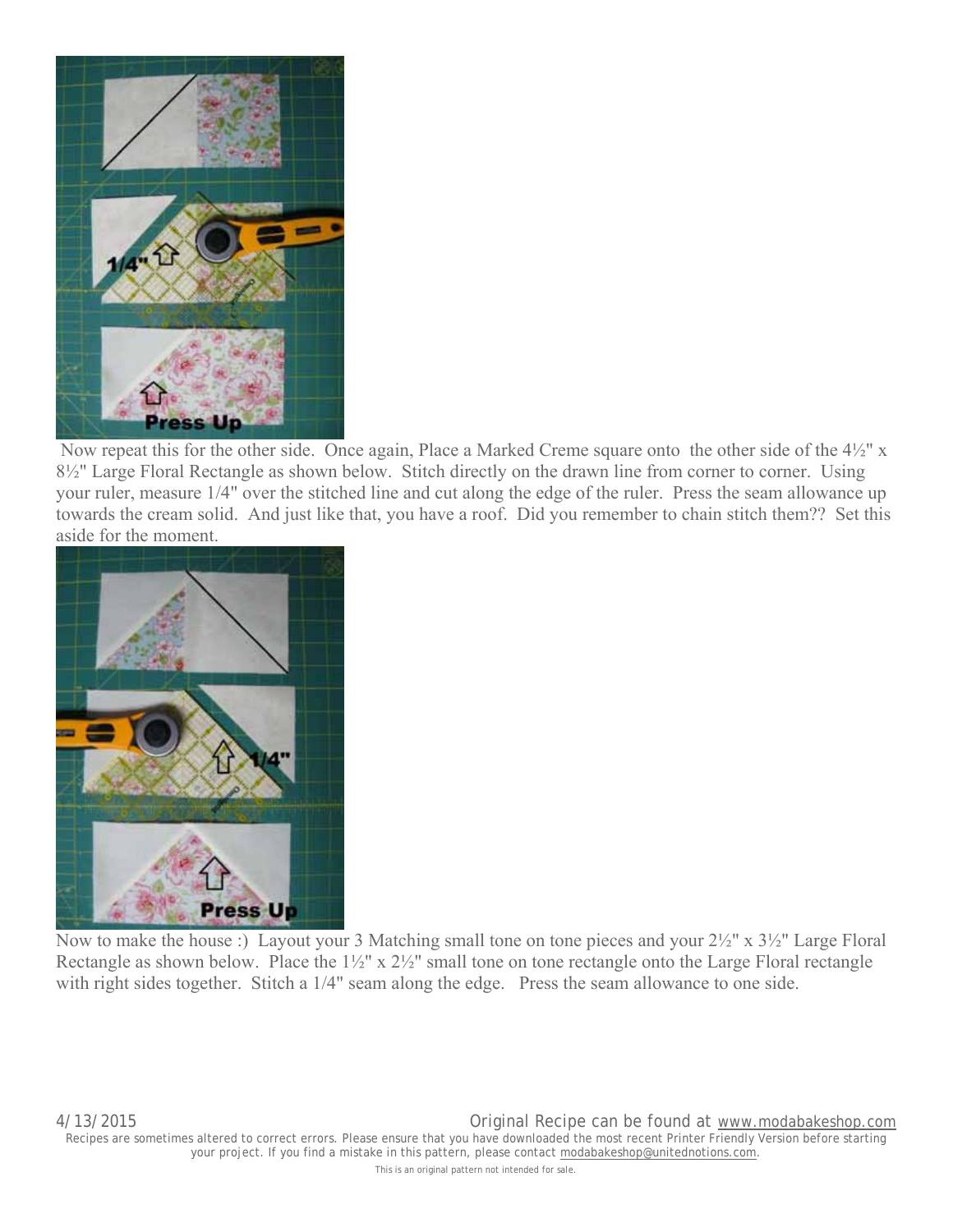

Now you have 3 columns. Place the center column onto the left hand side column with right sides together. Stitch a 1/4" seam along the edge aligning as you go. Then place the right hand side column onto the center column with right sides together. Stitch a 1/4" seam along the edge aligning as you go. Press the seam allowances outwards. And now you have some houses, time to put them together ;)



Place a room unit onto a house unit with right sides together. Align and pin the edge. Sew a 1/4" seam along the pinned edge. Press the seam allowance open.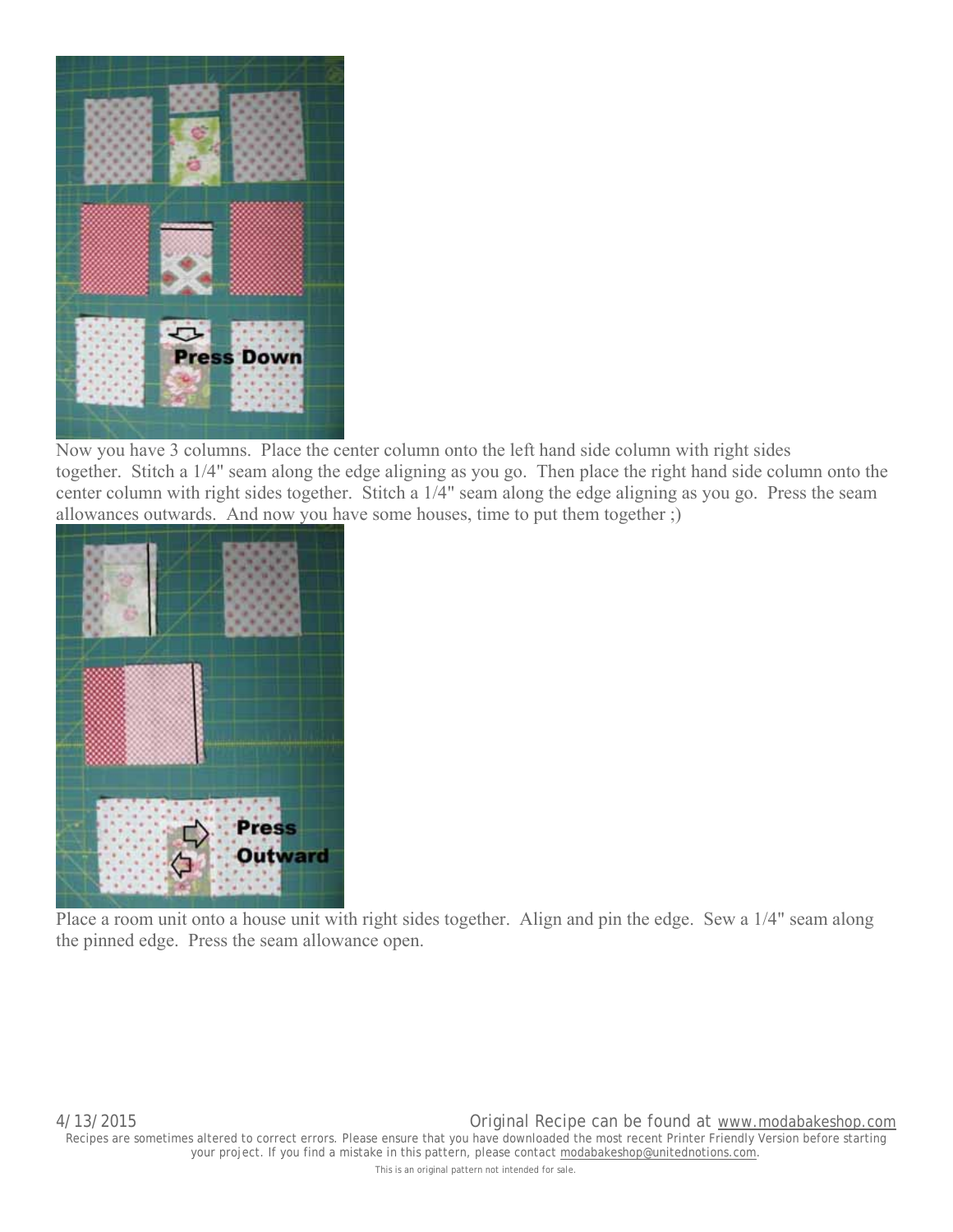

And just like that, you have 6 Beautiful House Blocks!!! If you decided not to chain stitch, repeat the above step to make 6 House Blocks ;)



#### **STEP 6 - MAKING ROWS**

And now with all of your blocks made, you are ready to start making the rows in your quilt. We wills start with the cute little Nine Patch Rows. We will be making 6 of these rows and once again, chain stitching will save you time. Layout, 14 Nine Patch Blocks and place a 1½" x 3½" sashing rectangle at the beginning and end of each row and between each block in the row.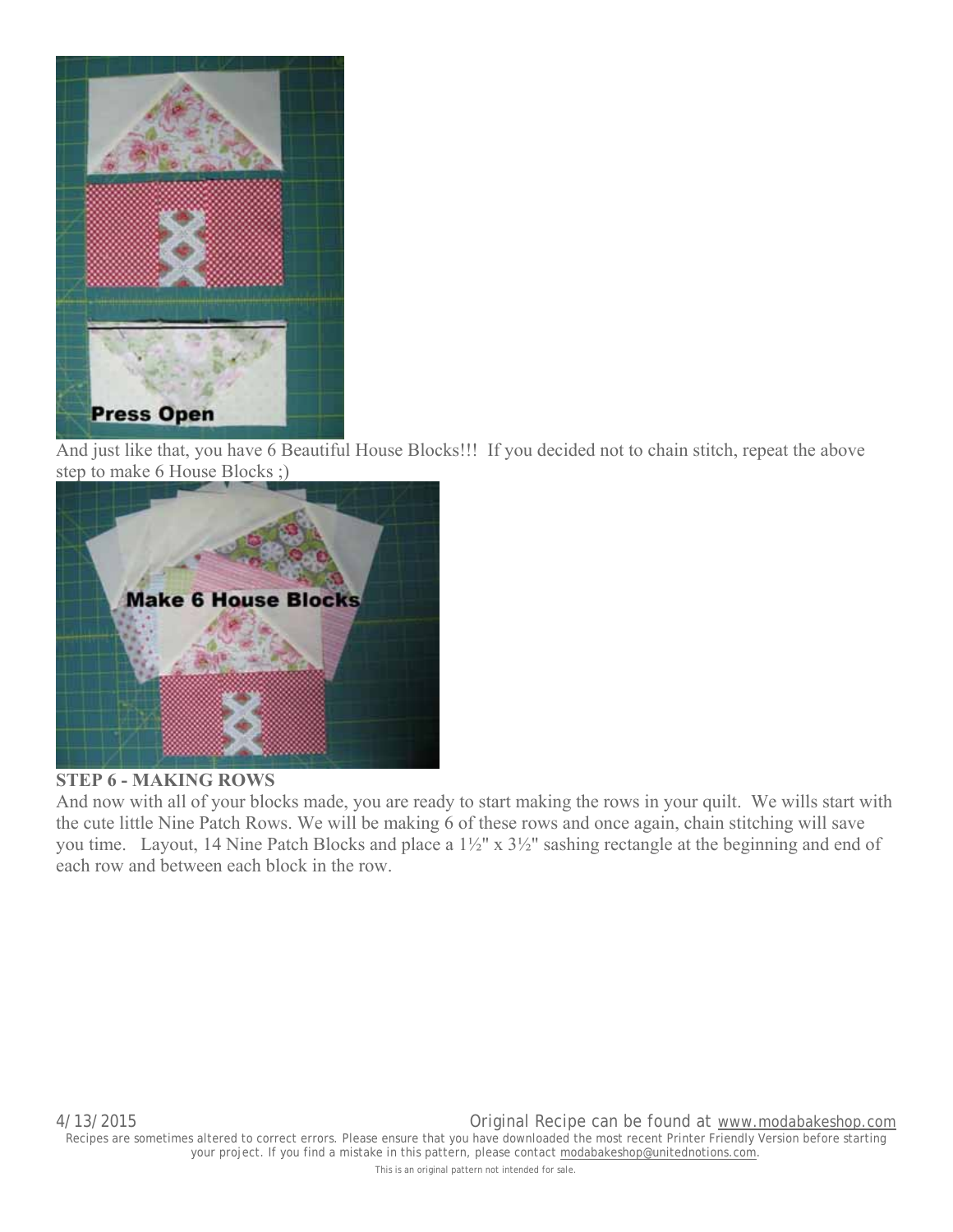

Place the sashing units onto the 9 patches with right sides together. Stitch a 1/4" seam along the edge. Your first block in the row you will be sewing a seam on either side of the block. (if you are not particular about the layout of your rows you can start by simply chain stitching a sashing to ever block and then adding a second sashing to 6 blocks.)



Press the seam allowances towards the sashing.



Now, it's time to start sewing up the rows. I like to just add one block at a time and stitch these in chain stitched units of 6. Place the second sashed block onto the first sashed block with right sides together. Aligning as you go, stitch a 1/4" seam along the edge. Then, place the third sashed block onto the now sewn together first and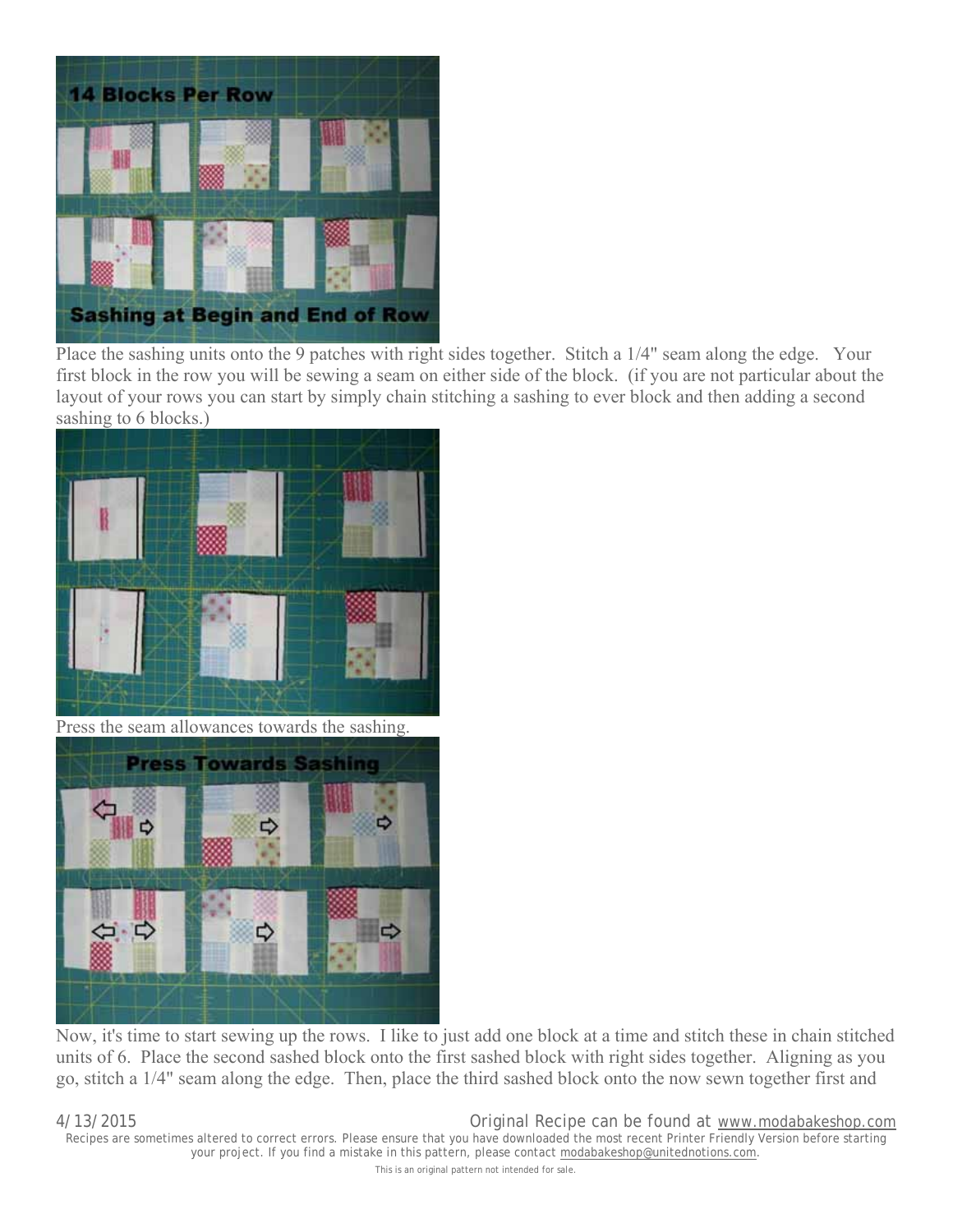second sashed blocks with right sides together. Stitch a 1/4" seam along the edge. Continue in this fashion until you have added all 14 blocks in the row. Press the seam allowances towards the sashing.



And your 6 adorable Nine Patch Rows are complete. If you decided not to chain stitch, repeat the above process to make 6 rows total.

|                     | <b>Make 6 Nine Patch Rows</b> |
|---------------------|-------------------------------|
|                     | <b>CONTRACTOR</b>             |
|                     | C-l                           |
| IK IP<br><b>COL</b> | the th                        |
| <b>Silici P</b>     | <b>PAUL</b>                   |
|                     | <b>THE R</b><br><b>Palace</b> |
|                     |                               |

And now you are ready to put your other rows together. These are just like making the Nine Patch Block rows only there are only 6 blocks in a row and you will be making 2 Star Rows, 2 Heart Rows, and 1 House row . Again, chain stitching wills ave you time. Layout, 6 Star Blocks and place a 2½" x 8½" sashing rectangle at the beginning and end of each row and a 1½" x 8½" sashing rectangle between each block in the row. (that is a little different so pay attention that the 2½" width rectangles are at the beginning and end of the row ;)



4/13/2015 Original Recipe can be found at www.modabakeshop.com

Recipes are sometimes altered to correct errors. Please ensure that you have downloaded the most recent Printer Friendly Version before starting your project. If you find a mistake in this pattern, please contact modabakeshop@unitednotions.com.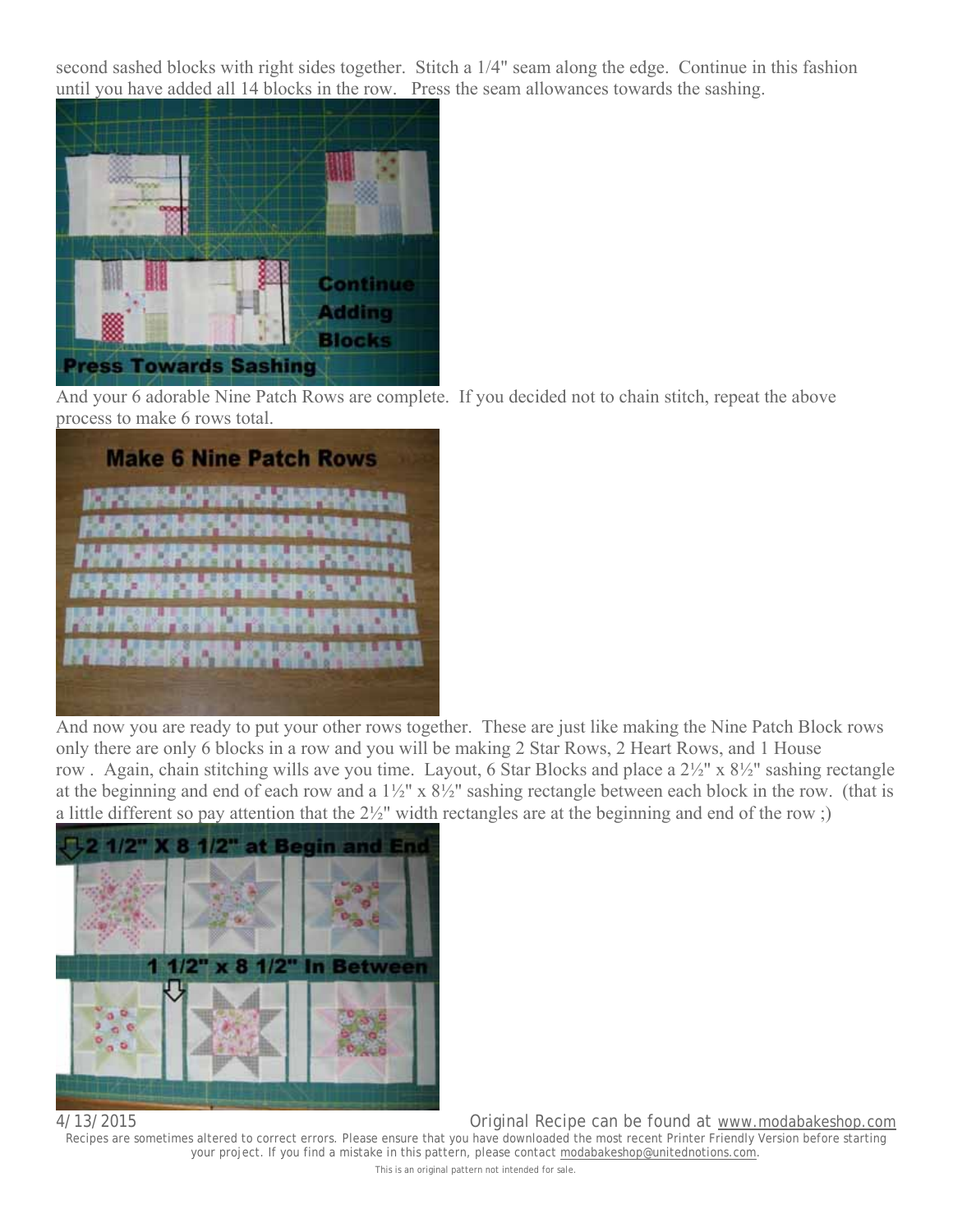Now, just like before, place the sashing units onto the Blocks with right sides together. Stitch a 1/4" seam along the edge. Your first block in the row you will be sewing a seam on either side of the block. You can see through the sashing just slightly, so take care to stitch right along the edge of your star points so they are nice and crisp.



Press the seam allowances towards the sashing.



And once again, we will add one block at a time to make the rows. Place the second sashed block onto the first sashed block with right sides together. Stitch a 1/4" seam along the edge. Take care to stitch at the edge of the cream solid triangle in the sashing at the seams to make perfect points. Then, place the third sashed block onto the now sewn together first and second sashed blocks with right sides together. Stitch a 1/4" seam along the edge. Continue in this fashion until you have added all 6 blocks in the row. Press the seam allowances towards the sashing.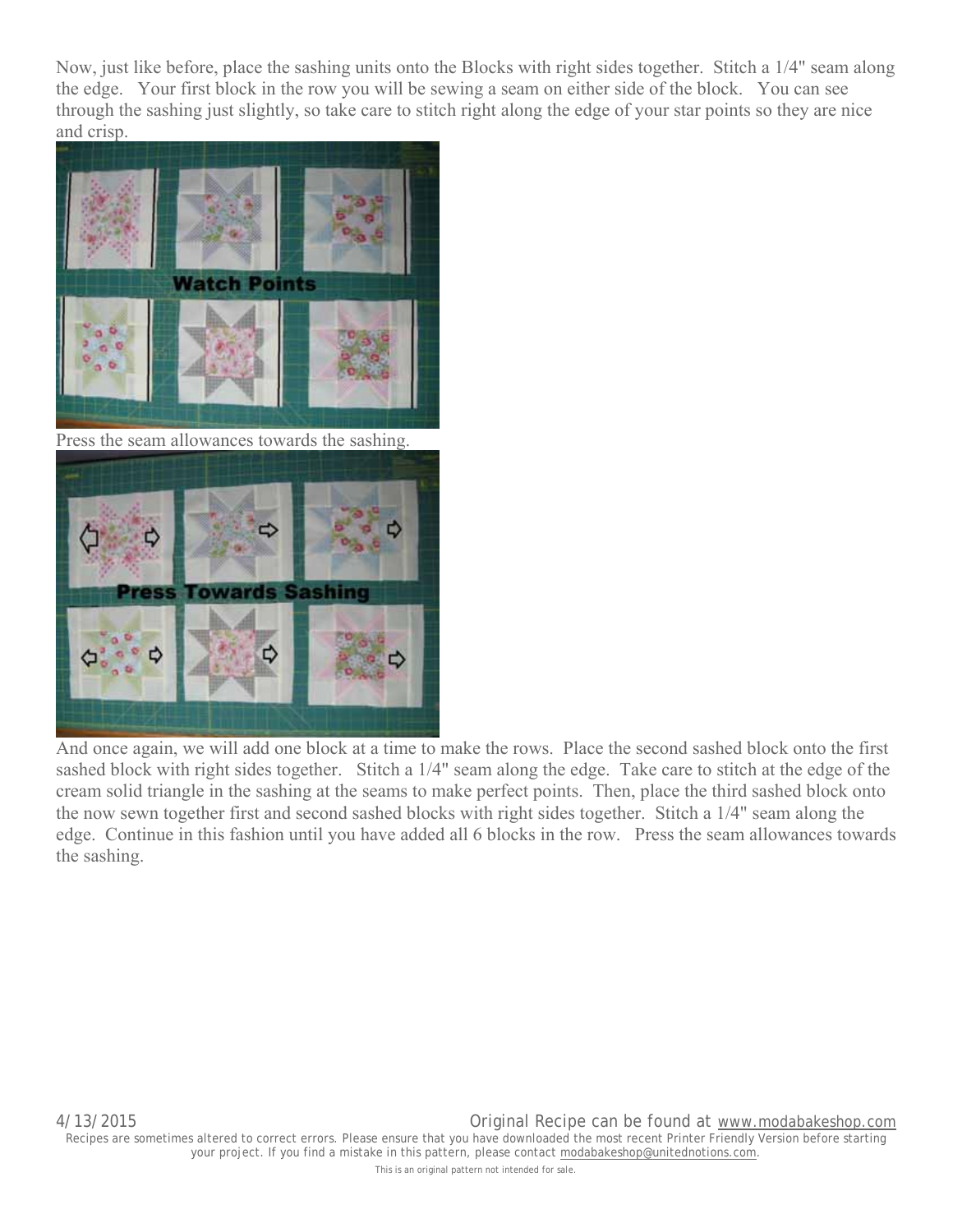

If you were chain stitching or if you need to repeat this process above, make a total of 2 Star Rows, 2 Heart Rows, and 1 House Row.



#### **STEP 7 - SEWING THE QUILT TOP**

And now, we are almost there ;) Just time to sew up all the rows. But first, to add a little more sashing. Take your 1½" x Width of Fabric strips and stitch then together end to end to make one giant strip. Now sub-cut them into (12) 1½" x 60ish" strips and place them between each of the rows in the quilt as shown below.



Place the sashing strips onto the pieced rows with right sides together. Aligning as you go, stitch a 1/4" seam along the edge. Your first Nine Patch row will have a sashing strip sewn on the top and bottom of the strip. At the end of each row, trim any remaining sashing so it is even with the stitched row.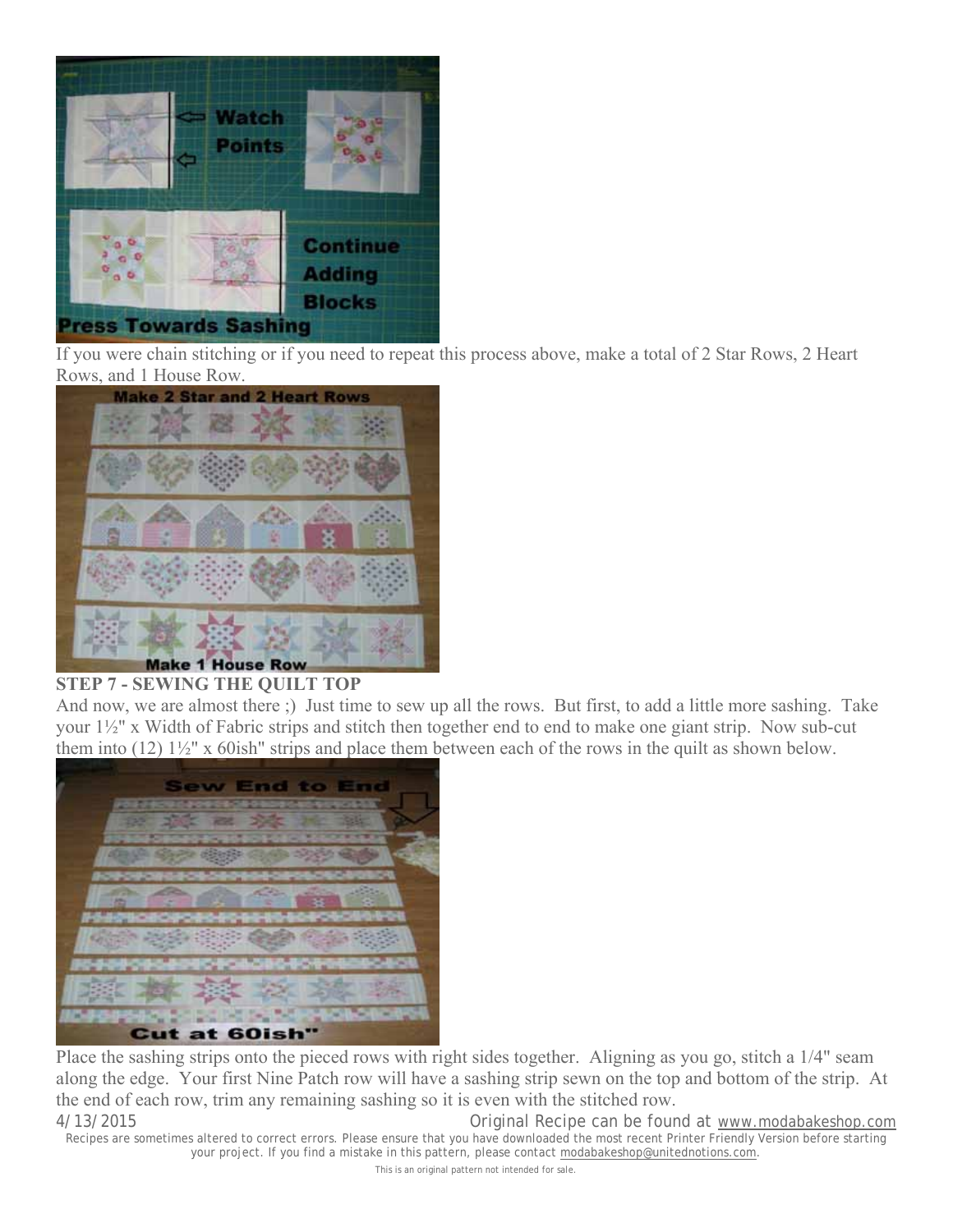

Now, place the sashed Nine Patch Rows onto the Block rows with right sides together. Align and pin each row, starting at the center and two ends and easing everything else in. Sew a 1/4" seam along the pinned edges.



Press the esam allowances towards the sashing. Almost done, so exciting!!!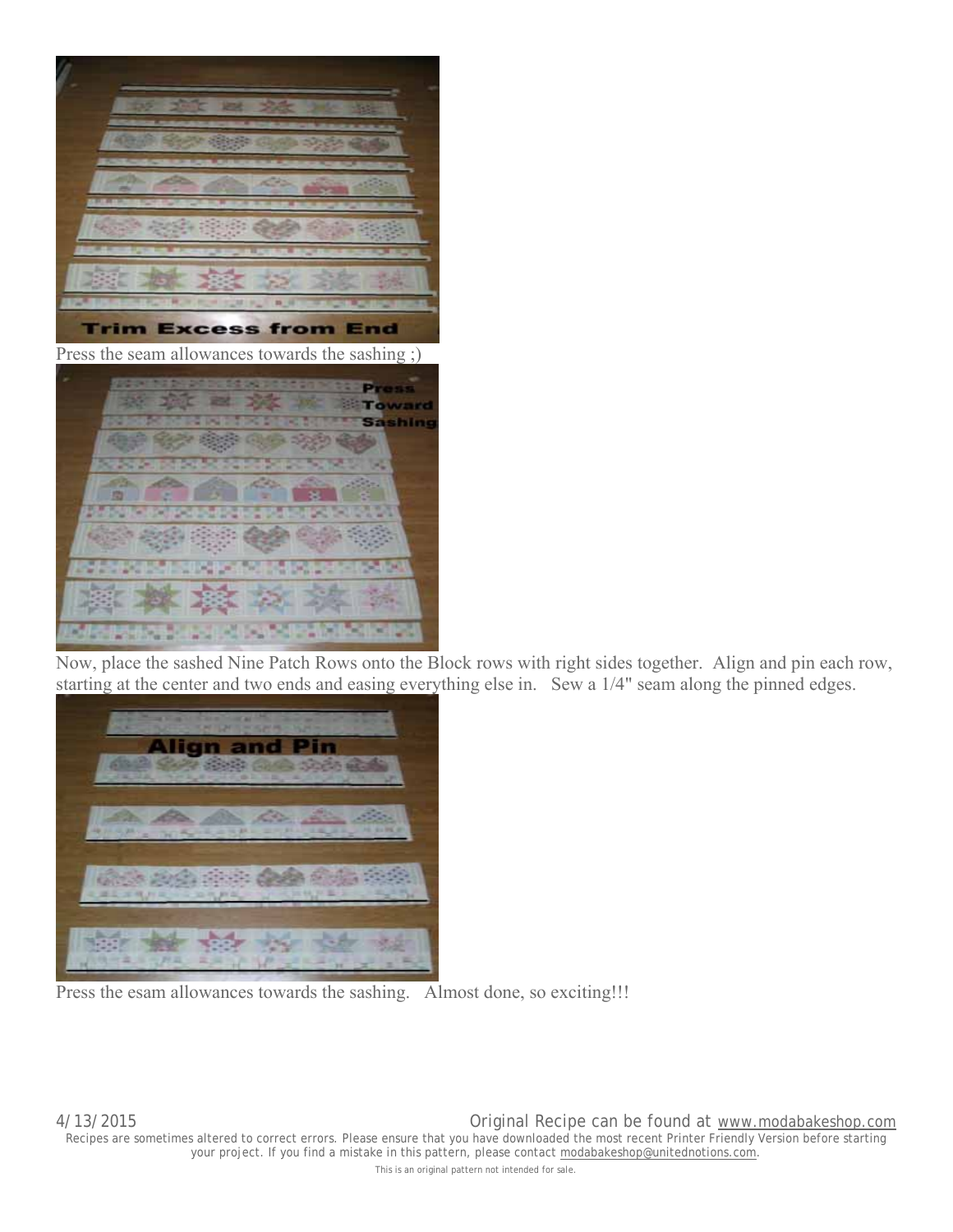

Now, just like making the rows, I just add 1 row at a time to sew the quilt top together. Place the second row onto the first row with right sides together. Align and pin the edge. Sew a 1/4" seam along the edge. Press the seam allowance towards the sashing.



Now, place the third row onto the now sewn together first and second row with right sides together. Once again, align and pin the row and sew a 1/4" seam along the edge. Press the seam allowance towards the sashing. Continue in this fashion until you have sewn all the rows together.



And now you have an adorable All In A Row Quilt Top!!!